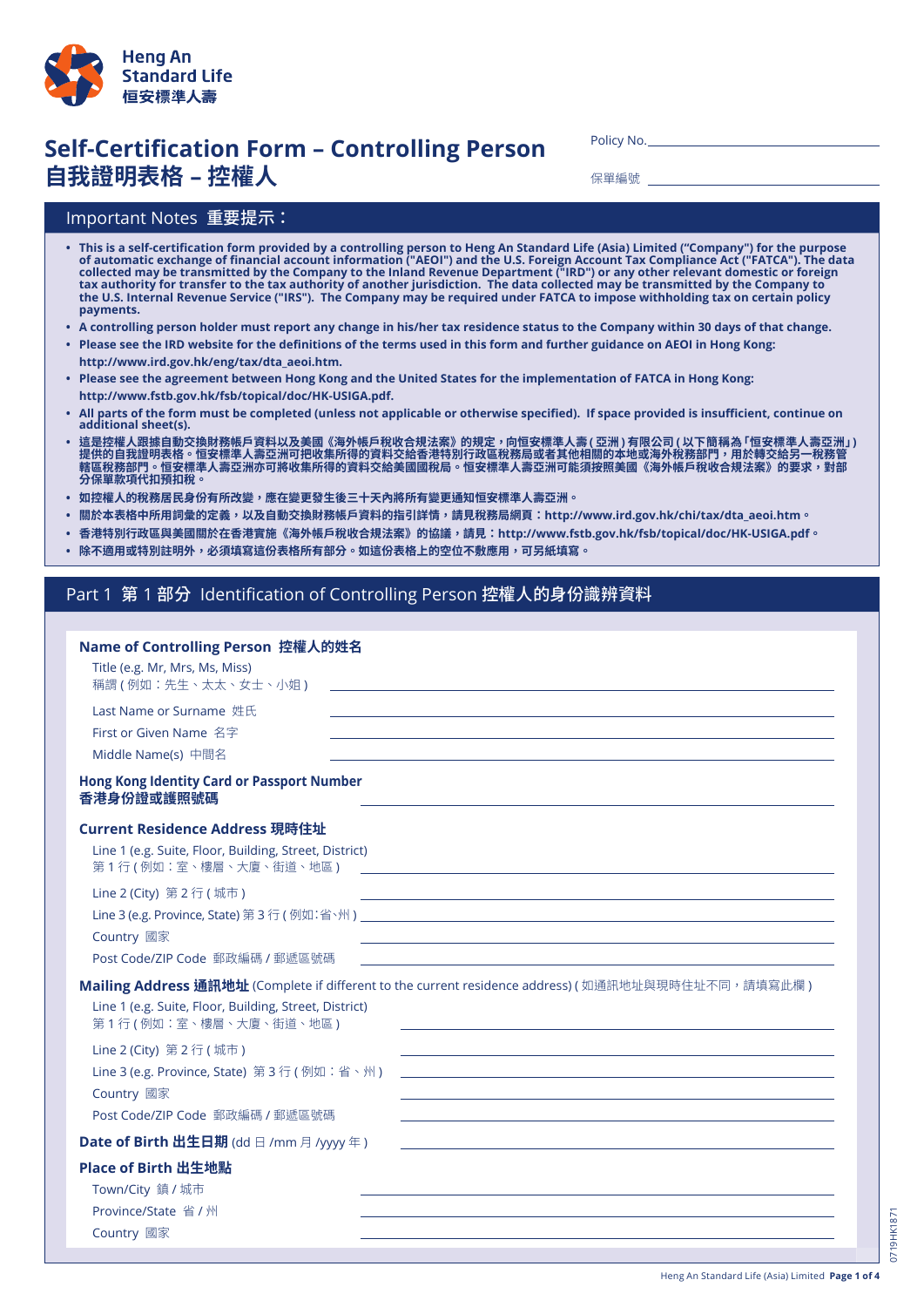## Part 2 The Entity Account Holder(s) of which you are a controlling person 第 2 部分 閣下作為其控權人的實體帳戶持有人

Enter the name of the entity account holder of which you are a controlling person. 填寫你作為控權人的實體帳戶持有人的名稱。

| Entity 實體 | Name of the Entity Account Holder 實體帳戶持有人的名稱 |  |  |
|-----------|----------------------------------------------|--|--|
| (1)       |                                              |  |  |
| (2)       |                                              |  |  |
| (3)       |                                              |  |  |

#### Part 3 Jurisdiction of Residence and Taxpayer Identification Number or its Functional Equivalent ("TIN")

#### 第 3 部分 稅務居住地及稅務編號或具有同等識辨功能的編號 ( 以下簡稱為 「稅務編號」)

Complete the following table indicating (a) the jurisdiction of residence (including Hong Kong) where the controlling person is a **resident for tax purposes** and (b) the controlling person's TIN for each jurisdiction indicated. Indicate **all** (not restricted to five) the jurisdictions of residence.

If the controlling person is a tax resident of Hong Kong, the TIN is the Hong Kong Identity Card Number.

If you are a tax resident of China, the TIN is the China Identity Card Number.

You are a tax resident of the United States if you are a U.S. citizen, permanent resident ("Green Card" holder), or otherwise a U.S. tax resident under the U.S. Internal Revenue Code. If you are a U.S. tax resident, please fill out the U.S. social security number as the U.S. TIN.

If a TIN is unavailable, provide the appropriate reason A, B or C:

**Reason A –** The jurisdiction where the controlling person is a resident for tax purposes does not issue TINs to its residents. **Reason B –** The controlling person is unable to obtain a TIN. Explain why the controlling person is unable to obtain a TIN if you have selected this reason.

**Reason C –** TIN is not required. Select this reason only if the authorities of the jurisdiction of residence do not require the TIN to be disclosed.

請填妥下列表格,並列明 ( 一 ) 控權人的**稅務居住地**,亦即控權人的稅務管轄區 ( 香港包括在內 ) 及 ( 二 ) 該稅務居住地給予控權人的 稅務編號。請列出閣下所屬的**所有** ( 不限於五個 ) 稅務居住地。

如控權人是香港稅務居民,稅務編號是其香港身份證號碼。

如閣下是中國內地稅務居民,稅務編號是閣下的中國身份證號碼。

如閣下是美國公民、永久居民 ( 即 「綠卡持有人」) 或其他根據《美國稅務法典》具有稅務居民身分的人士,閣下將被視為美國的稅務 居民。如果閣下是美國稅務居民,請以閣下的美國社會福利保障號碼作為稅務編號填寫下列表格。

如沒有提供稅務編號,必須填寫合適的理由:

**理由 A –** 控權人的稅務居住地並沒有向其居民發出稅務編號。

**理由 B –** 控權人不能取得稅務編號。如選取這一理由,請提供控權人不能取得稅務編號的原因。

**理由 C –** 控權人毋須提供稅務編號。稅務居住地的主管機關不需要控權人披露稅務編號。

| Jurisdiction of<br><b>Residence</b><br>稅務居住地 | <b>TIN</b><br>稅務編號 | if no TIN is available<br>如沒有提供稅務編號,<br>填寫理由 A、B 或 C | Enter Reason A, B or C Explain why the controlling person is unable to<br>obtain a TIN if you have selected Reason B<br>如選擇理由 B,請提供控權人<br>不能取得稅務編號的原因 |
|----------------------------------------------|--------------------|------------------------------------------------------|-------------------------------------------------------------------------------------------------------------------------------------------------------|
|                                              |                    |                                                      |                                                                                                                                                       |
|                                              |                    |                                                      |                                                                                                                                                       |
|                                              |                    |                                                      |                                                                                                                                                       |
|                                              |                    |                                                      |                                                                                                                                                       |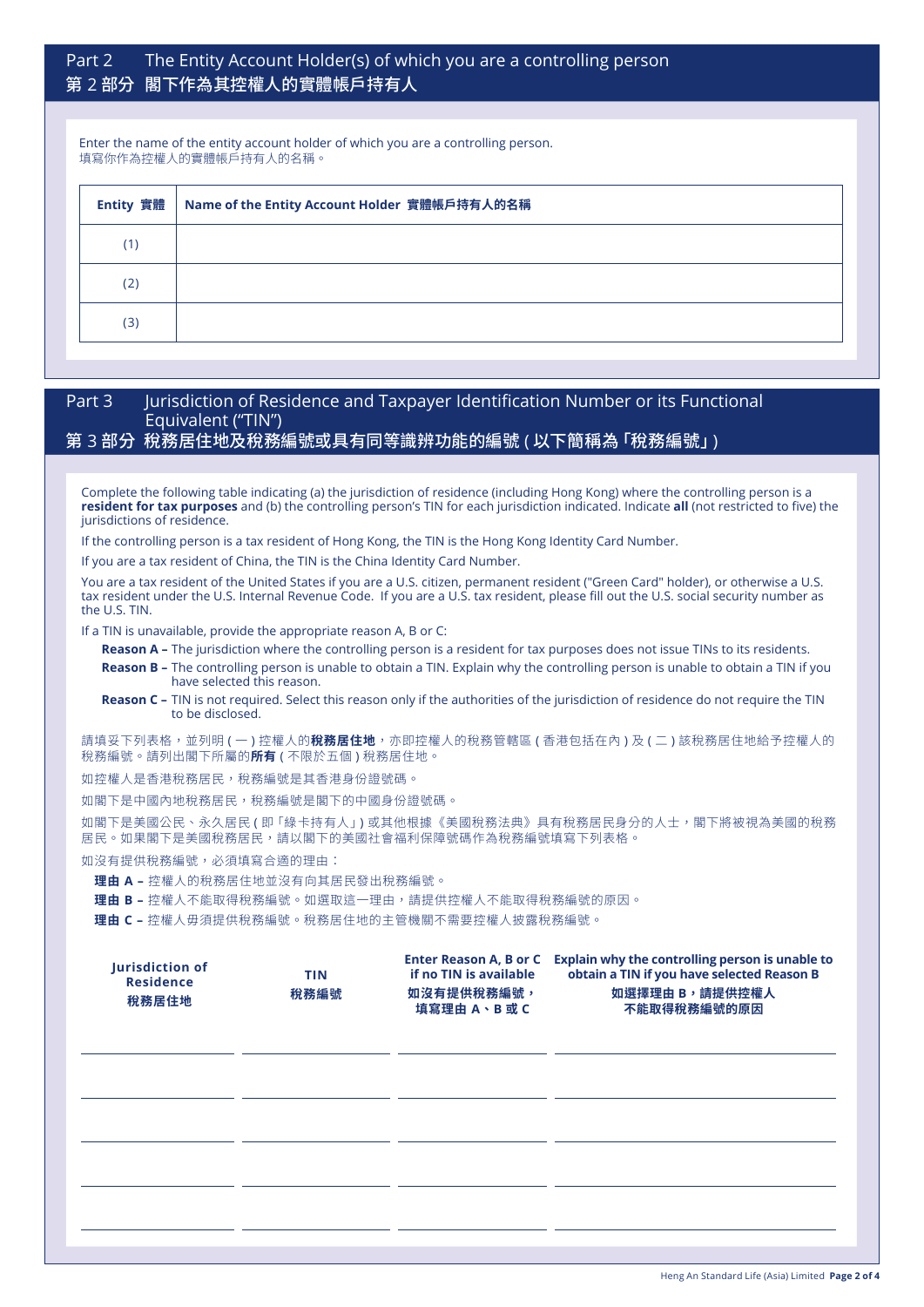Tick the appropriate box to indicate the type of controlling person for each entity stated in Part 2. 就第 2 部分所載的每個實體,在適當方格內加上 √號,以指出控權人就每個實體所屬的控權人類別。

| <b>Type of Entity</b><br>實體類別         | <b>Type of Controlling Person</b><br>控權人類別                                                                                                                                                                      | Entity (1)<br>實體(1) | Entity (2)<br>實體(2) | Entity (3)<br>實體(3) |
|---------------------------------------|-----------------------------------------------------------------------------------------------------------------------------------------------------------------------------------------------------------------|---------------------|---------------------|---------------------|
| <b>Legal Person</b><br>法人             | Individual who has a controlling ownership interest (i.e.<br>not less than 25% of issued share capital)<br>擁有控制股權的個人 (即擁有不少於百分之二十五的已發行<br>股本)                                                                   |                     |                     |                     |
|                                       | Individual who exercises control/is entitled to exercise<br>control through other means (i.e. not less than 25% of<br>voting rights)<br>以其他途徑行使控制權或有權行使控制權的個人 (即擁有不<br>少於百分之二十五的表決權)                            |                     |                     |                     |
|                                       | Individual who holds the position of senior managing<br>official/exercises ultimate control over the management<br>of the entity<br>擔任該實體的高級管理人員 / 對該實體的管理行使最終控制<br>權的個人                                        |                     |                     |                     |
| <b>Trust</b><br>信託                    | Settlor<br>財產授予人                                                                                                                                                                                                |                     |                     |                     |
|                                       | <b>Trustee</b><br>受託人                                                                                                                                                                                           |                     |                     |                     |
|                                       | Protector<br>保護人                                                                                                                                                                                                |                     |                     |                     |
|                                       | Beneficiary or member of the class of beneficiaries<br>受益人或某類別受益人的成員                                                                                                                                            |                     |                     |                     |
|                                       | Other (e.g. individual who exercises control over another<br>entity being the settlor/trustee/protector/beneficiary)<br>其他 ( 例如:如財產授予人 / 受託人 / 保護人 / 受益人為另<br>一實體,對該實體行使控制權的個人)                                 |                     |                     |                     |
| Legal Arrangement<br>other than Trust | Individual in a position equivalent/similar to settlor<br>處於相等 / 相類於財產授予人位置的個人                                                                                                                                  |                     |                     |                     |
| 除信託以外的法律安排                            | Individual in a position equivalent/similar to trustee<br>處於相等 / 相類於受託人位置的個人                                                                                                                                    |                     |                     |                     |
|                                       | Individual in a position equivalent/similar to protector<br>處於相等 / 相類於保護人位置的個人                                                                                                                                  |                     |                     |                     |
|                                       | Individual in a position equivalent/similar to beneficiary<br>or member of the class of beneficiaries<br>處於相等 / 相類於受益人或某類別受益人的成員位置的個人                                                                           |                     |                     |                     |
|                                       | Other (e.g. individual who exercises control over another<br>entity being equivalent/similar to settlor/trustee/<br>protector/beneficiary)<br>其他(例如:如處於相等/相類於財產授予人/受託人/保<br>護人 / 受益人位置的人為另一實體,對該實體行使控制權的<br>個人) |                     |                     |                     |